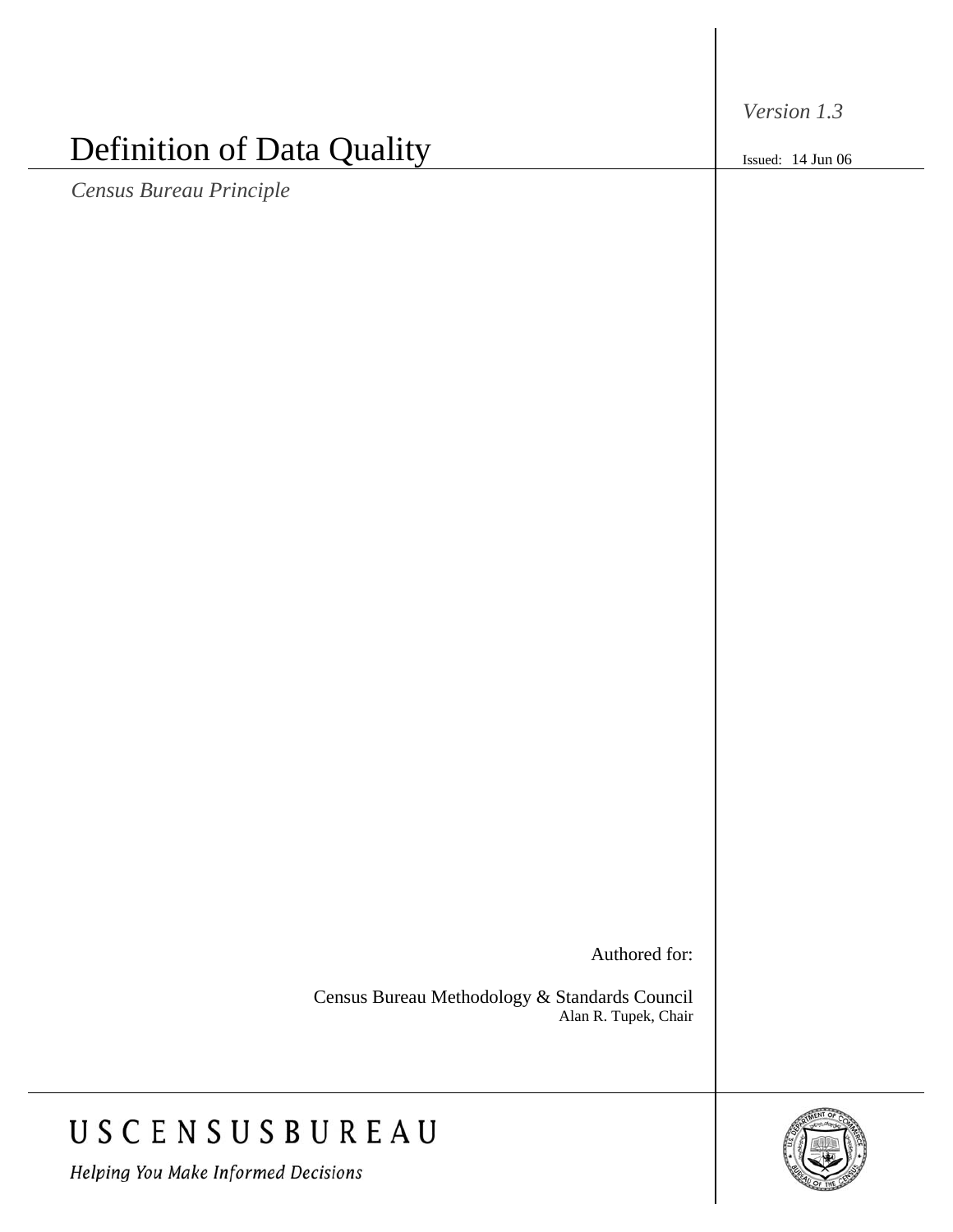| Version | <b>Issue Date</b> | Approval                   | Description                                                                                       |
|---------|-------------------|----------------------------|---------------------------------------------------------------------------------------------------|
| 1.0     | 22 Nov 05         | M&S Council                | <b>Initial Release</b>                                                                            |
| 1.1     | 13 Dec 05         | Configuration Mgr.         | Re-Edit                                                                                           |
| 1.2     | 05 Jan 06         | Configuration Mgr.         | Reformat                                                                                          |
| 1.3     | 14 Jun 06         | <b>Associate Directors</b> | Redefined transparency and clarified concepts.<br>Initial concurrence of the Associate Directors. |
|         |                   |                            |                                                                                                   |
|         |                   |                            |                                                                                                   |
|         |                   |                            |                                                                                                   |
|         |                   |                            |                                                                                                   |
|         |                   |                            |                                                                                                   |
|         |                   |                            |                                                                                                   |

**Document Management & Control** <sup>1</sup>

 <sup>1</sup> **The most current version of this document is maintained on the Census Bureau Intranet and may be accessed from the Quality Management Repository.**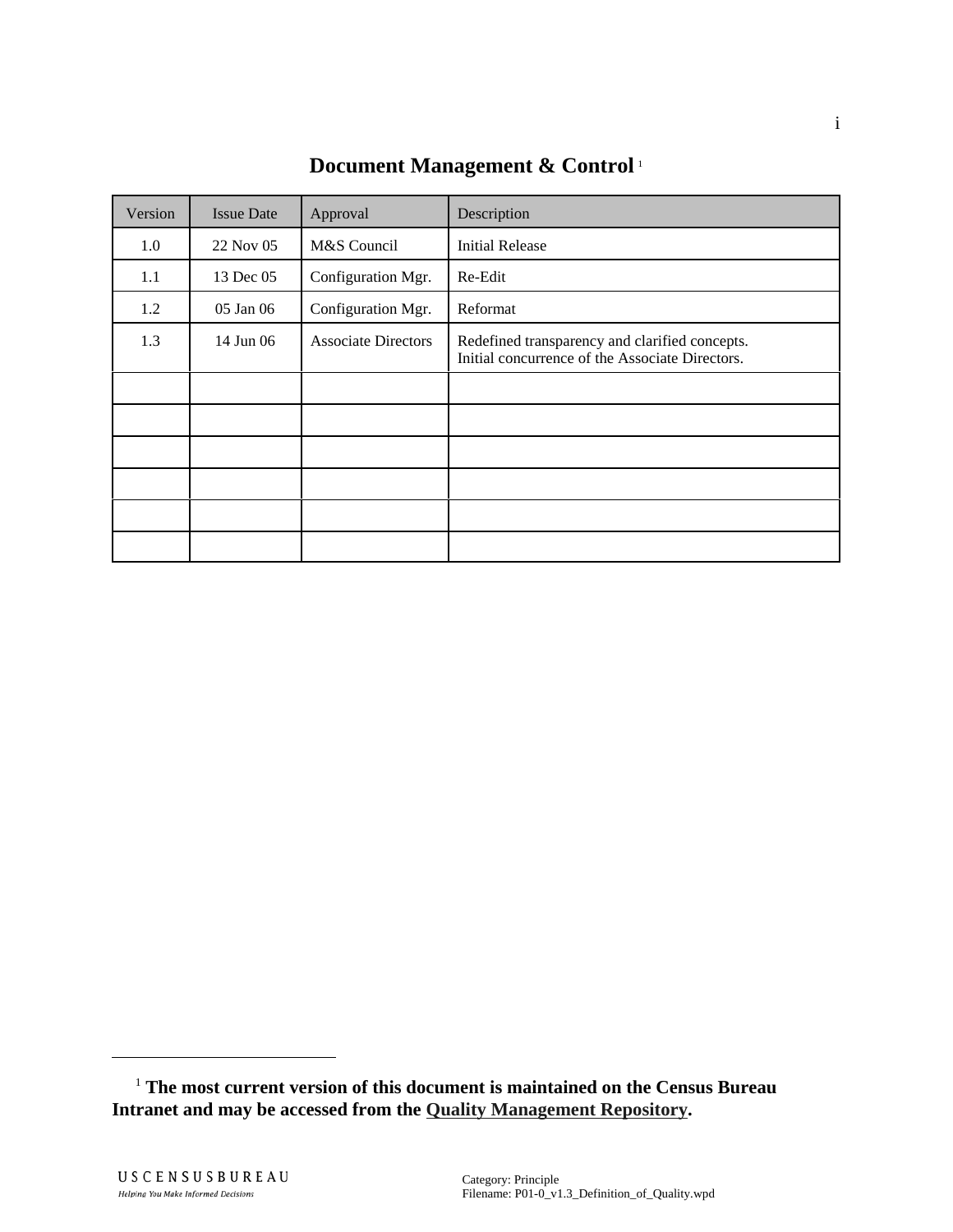### **Census Bureau Principle: Definition of Data Quality**

The Census Bureau defines quality as "fitness for use." We are guided by the needs of our customers to help determine that our data products are fit for their use. Our customers include all branches and levels of the federal government, state and local governments, and the public. When planning each data product we identify our primary customers and their uses for the data. We provide this definition of data quality to help our customers and employees understand the foundation of our data quality principles and standards.

To be fit for use, data products must possess all three attributes of quality defined by the Office of Management and Budget (OMB):

**Utility** - refers to the usefulness of the information for its intended users.

**Objectivity** - refers to whether information is accurate, reliable, and unbiased, and is presented in an accurate, clear, and unbiased manner.

**Integrity** - refers to the security or protection of information from unauthorized access or revision.

To help apply limited resources to best achieve fitness for use, the Census Bureau further defines utility, objectivity, and integrity in terms of six dimensions of data quality: relevance, accuracy, timeliness, accessibility, interpretability, and transparency. Thinking of data quality in these dimensions helps the Census Bureau to analyze the trade-offs between the sometimes conflicting dimensions, to meet our customers' needs, and ultimately, to satisfy our customers.

**Relevance** refers to the degree to which our data products provide information that meets our customers' needs.

**Accuracy** refers to the difference between an estimate of a parameter and its true value. We characterize the difference in terms of systematic (bias) and random (variance) errors.

**Timeliness** refers to the length of time between the reference period of the information and when we deliver the data product to our customers.

**Accessibility** refers to the ease with which customers can identify, obtain, and use the information in our data products.

**Interpretability** refers to the availability of documentation to aid customers in understanding and using our data products. This documentation typically includes: the underlying concepts; definitions; the methods used to collect, process, and analyze the data; and the limitations imposed by the methods used.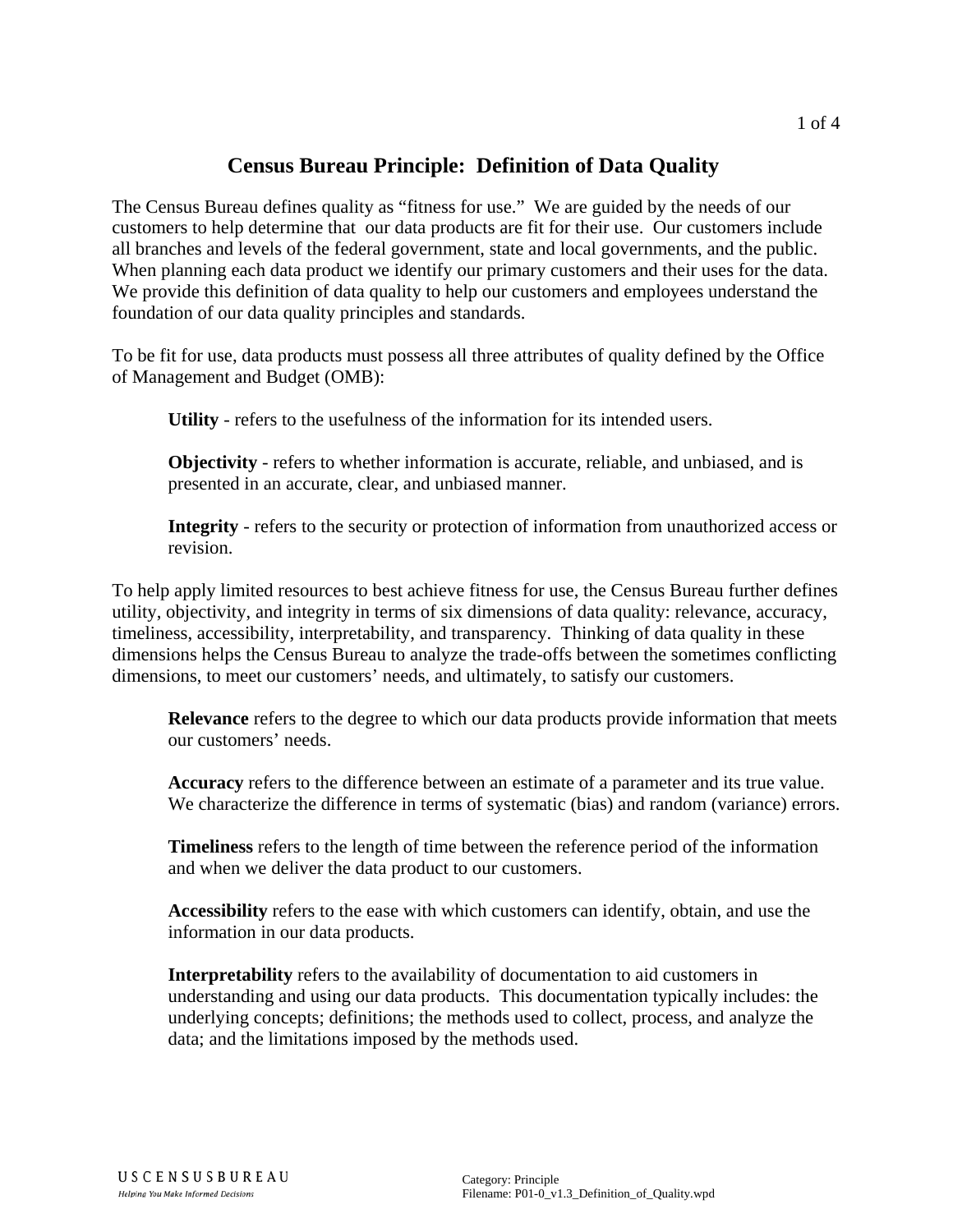**Transparency** refers to providing documentation about the assumptions, methods, and limitations of a data product to allow qualified third parties to reproduce the information, unless prevented by confidentiality or other legal constraints.

In planning, developing, and delivering a data product, these dimensions of data quality may come into conflict. When this occurs, the Census Bureau analyzes all the dimensions to achieve a suitable balance among them. For example, timeliness and accuracy may present conflicting priorities. To achieve the best accuracy might require a longer data collection period to follow up nonrespondents and obtain interviews. But if obtaining near-perfect response would delay the data product until it was too late to inform the customer's decision, then a trade-off might be needed between accuracy and timeliness to achieve fitness for use. Similarly, unexpected circumstances in collecting or processing the data might require the Census Bureau to reevaluate the dimensions of quality and redirect resources aimed at satisfying one dimension to focus on another, in the interest of achieving fitness for use.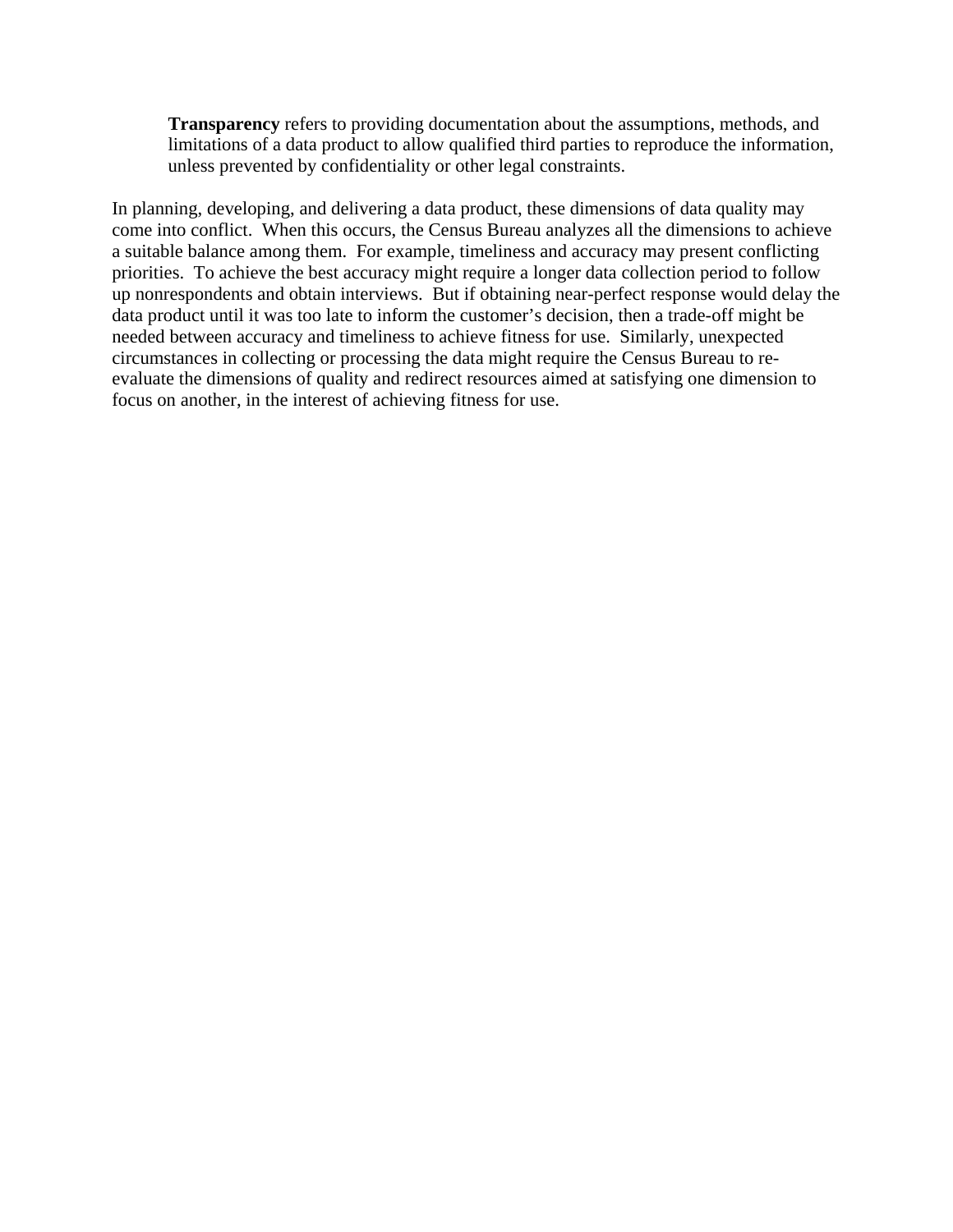### **Approved by the Census Bureau Methodology and Standards Council:**

| Al R. Tupek                                                                                    | 5/25/06 |
|------------------------------------------------------------------------------------------------|---------|
| Alan R. Tupek                                                                                  | Date    |
| Chair, Methodology and Standards Council                                                       |         |
| David C. Whitford                                                                              | 5/25/06 |
| David C. Whitford                                                                              | Date    |
| Acting Chief, Decennial Statistical Studies Division                                           |         |
| Rita Petroni                                                                                   | 5/25/06 |
| Rita Petroni                                                                                   | Date    |
| Chief, Office of Statistical Methods and Research<br>for Economic Programs                     |         |
| Ruth A. Killion                                                                                | 5/25/06 |
| <b>Ruth Ann Killion</b>                                                                        | Date    |
| Senior Methodologist for Mathematical Statistician<br>and Methodology Staffing and Development |         |
| Tommy Wright                                                                                   | 5/25/06 |
| Tommy Wright                                                                                   | Date    |
| <b>Chief, Statistical Research Division</b>                                                    |         |

3 of 4